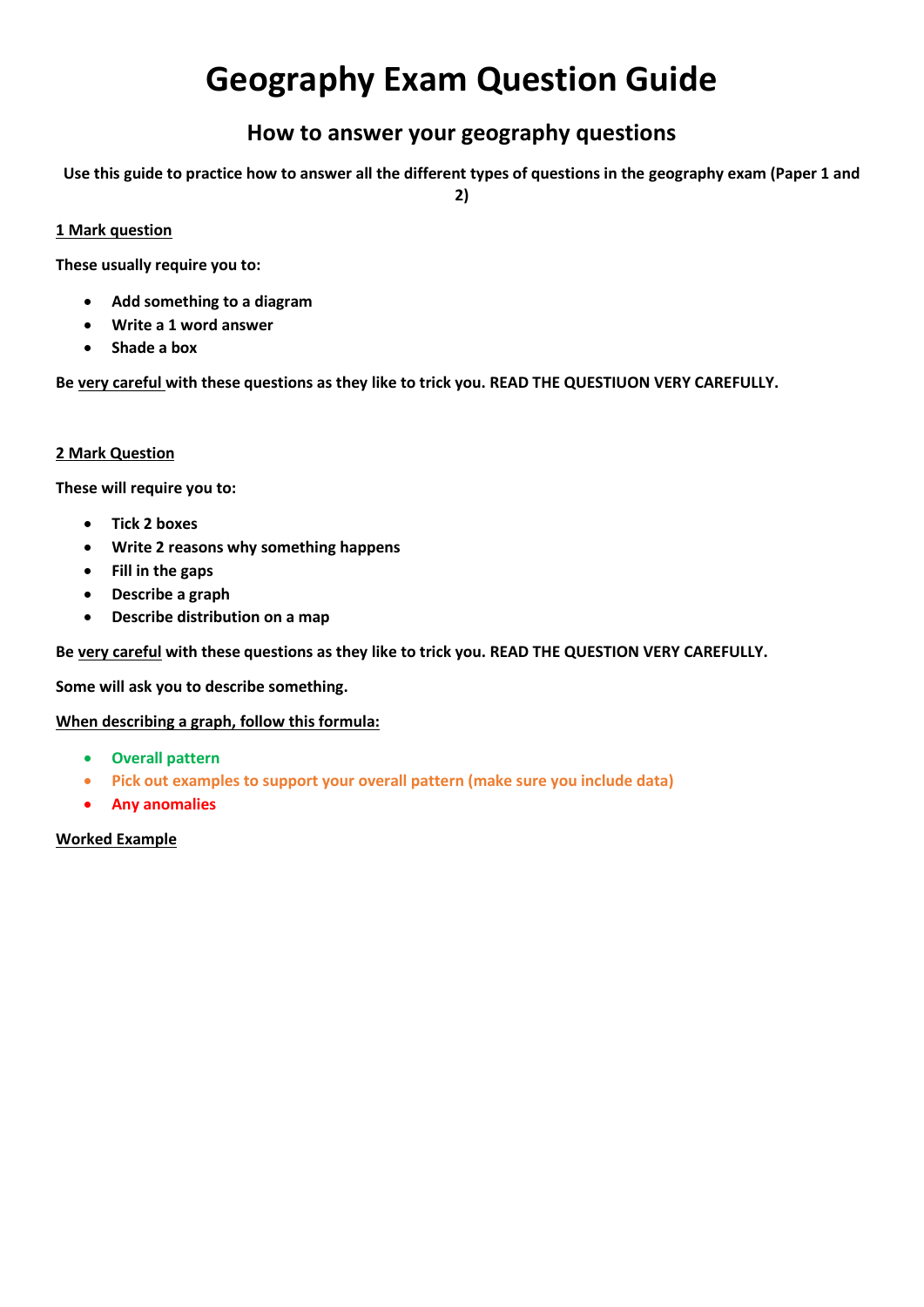Study Figure 1, a graph showing changes in the amount of carbon dioxide (CO<sub>2</sub>) in the atmosphere.



Describe the change in the amount of carbon dioxide in the atmosphere shown in figure 1 (2 marks)

Overall the graph shows an increase in the amount of carbon dioxide (CO2). In 1850 there was 284 ppm however the amount increases steadily until 1950 where there was 310 ppm but after that it increases rapidly 396 ppm in 2010. From 1940 to 1950 however, there was no significant increase in the amount of CO2.

#### **When describing a map, follow this formula:**

- **Overall distribution**
- **Pick out any examples to support your overall distribution (use place names and data if you can)**
- **Any anomalies**

#### **Worked Example**



Describe the differences in percentage of population living in urban settlements in Africa and South America (2 marks)

Africa has a much larger difference of people living in urban settlements than South America. Some landlocked countries in central and eastern have less than 20% of people in urban areas whereas the majority has between 20 and 39%. South American countries are much more urbanised with nearly all of the countries are either 60% – 79% urbanised or 80% and over. However some countries on the western coast of Africa are 80% and over and one country in northern part of South America is 20% - 39% urbanised.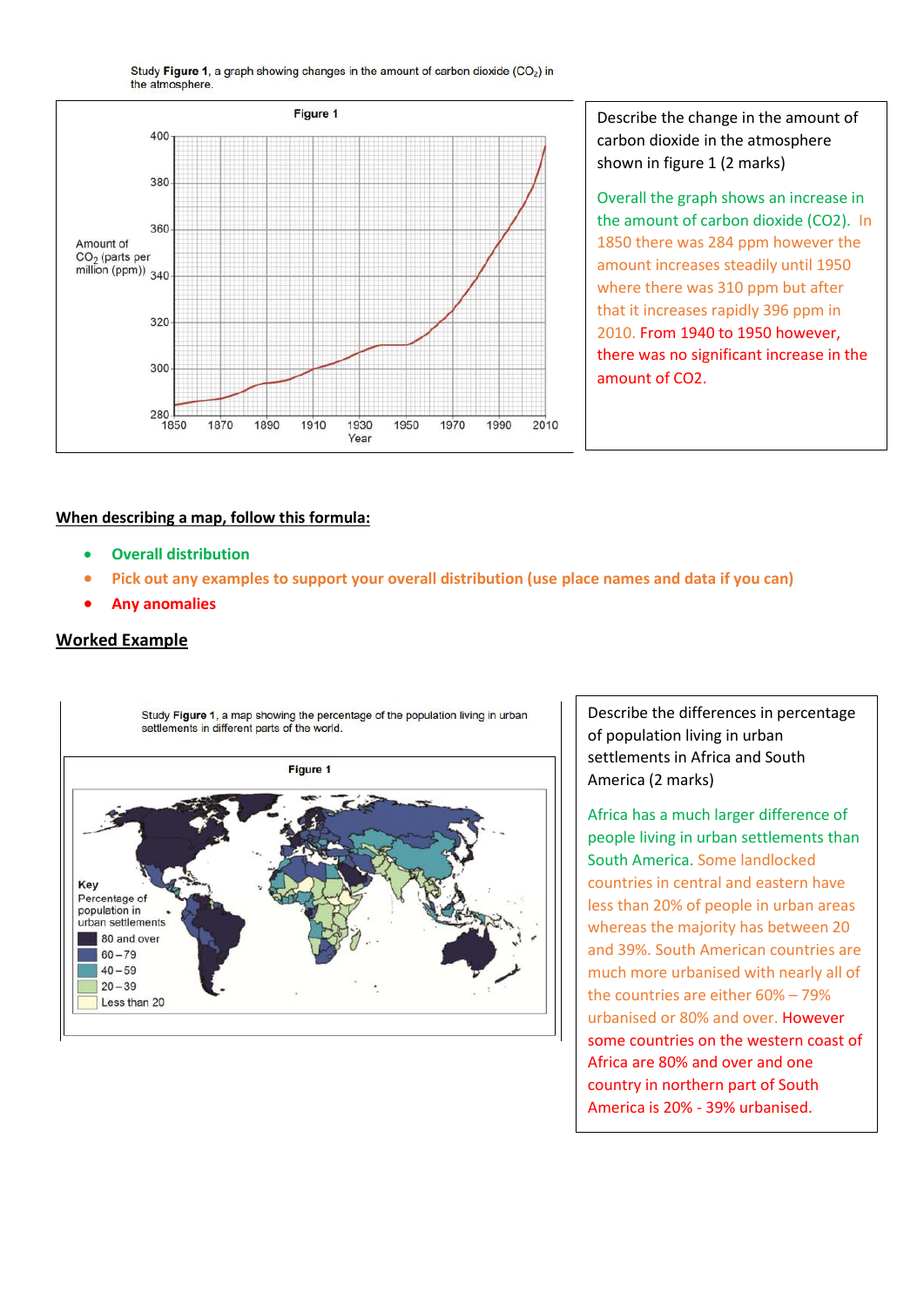#### **3 Mark Question**

**These will require you to:**

- **Fill in the gaps in a paragraph**
- **Label things on a diagram**
- **Describe a graph (in detail) (see worked example for 2 mark)**
- **Describe distributions on a map with suggestions and reasoning**

**Be very careful with these questions as they like to trick you. READ THE QUESTION VERY CAREFULLY.**

**3 Mark questions are quite rare but you will almost definitely find at least 1 or 2 in the paper. They require you to describe in detail but also on occasion to provide a basic explanation or a suggestion usually based on a source figure in the paper. See the worked example below for details.**

#### **When describing continue with the formula of:**

- **Overall Pattern**
- **Data and examples to support the overall pattern**
- **Any anomalies**

#### **Worked Example**

Study Figure 11, a map showing average annual rainfall in the UK.





Study Figure 12, a map showing population density in the UK.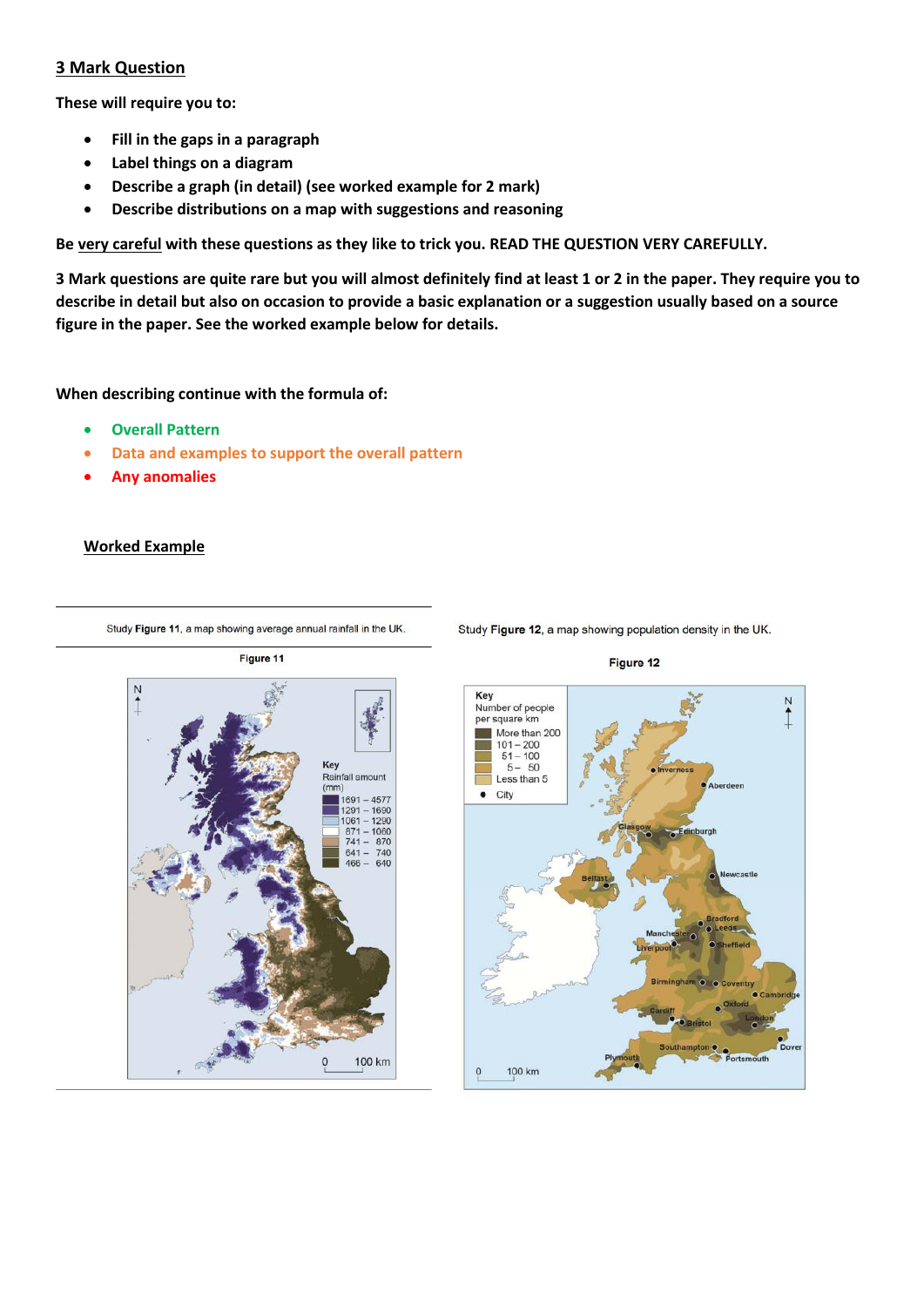Using figures 11 and 12, suggest why there may be a need for water transfer from one part of the UK to another (3 marks)

Figure 11 shows that most of the rainfall in the UK happens to the North and the West whereas most of the densely populated areas are to the South and the East. Up in the west of Scotland for example has a rainfall of between 1691mm – 4577mm. This area however has a population of less than 5 people per square km. On the other hand London has a population of more than 200 people per square km but between 466mm and 640mm of rainfall. This means that they would be required to transport the water from the west coast of Scotland to London to make up for the water deficit. However some areas such as Manchester have both a high level of rainfall and a high population density.

# **4 Mark Question**

**These will require you to:**

- **Explain 2 points in detail**
- **Explain a point in a lot of detail**

**4 Mark questions are a nice way to pick up marks. They tend to have a figure attached to them which you can use to help you with the answer.**

# **When no number of points to explain is specified, follow this formula**

- **Point**
- **•** Connective
- **Explain**
- **Point 2**
- **Connective**
- **Explain 2**

# **Worked Example**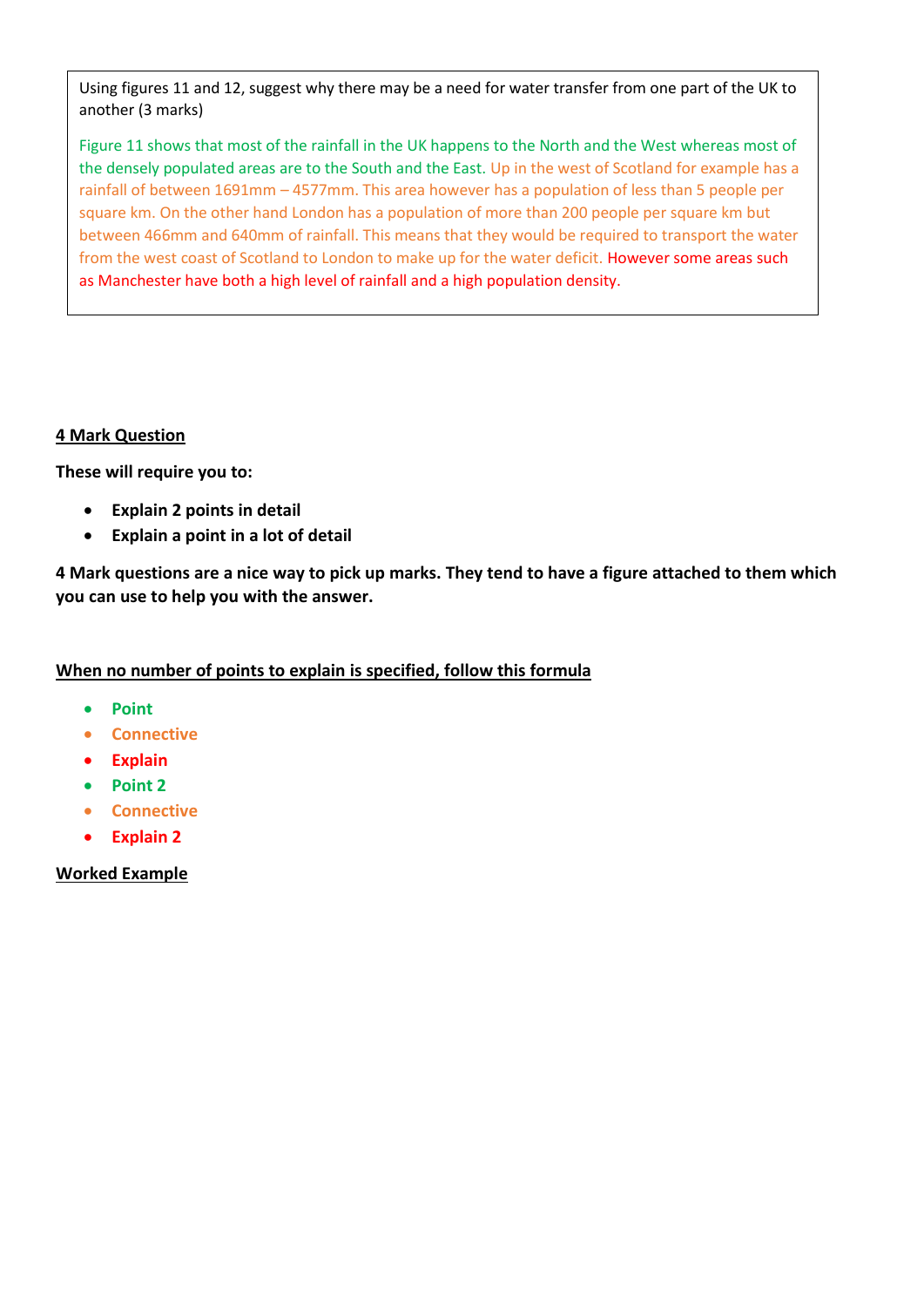Study Figure 15, a photograph showing the effects of river flooding in Somerset in 2014



Explain the likely economic effects of river flooding in this area (4 marks)

The photograph shows that that the road has been submerged under the water. This means that vehicles cannot travel along the road which means that residents of this area will not be able to get to work. This could have an economic impact on their personal income. If continued over a long period of time, could result in being unable to pay rent or keep up with mortgage leading to debt. It could also lead to businesses losing money as workers are not there to earn it for them.

Secondly, I can see that resident's homes have been flooded. This means that there is a high personal economic cost to the residents as their personal belongings may have been destroyed. If they are not insured this means that they must replace it themselves at a high cost. If however they are insured, this can lead to an economic loss for the insurance company in the short term but they will increase insurance costs leader once again to a higher cost to the residents.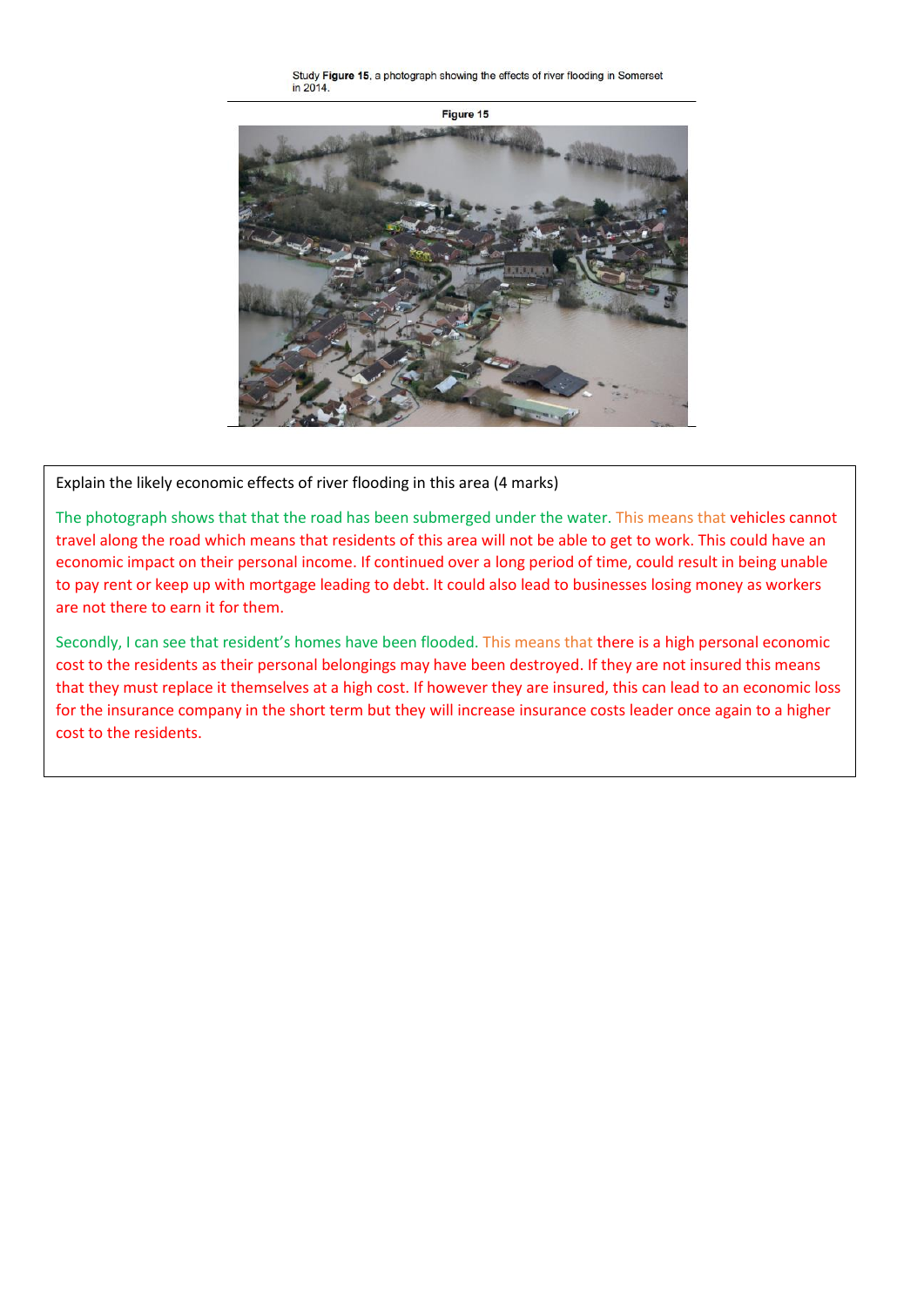# **When only one point is specified, follow this formula**

- **Point**
- **Connective**
- **Detailed explanation (with another possible connective)**

# **Worked Example**

Outline **one** strategy which aims to reduce the rate of climate change (mitigation) (4 marks)

One strategy that can be used to mitigate climate change is converting our energy production from burning fossil fuels to using renewables. This would mean that coal, oil and natural gas fired power stations would be decommissioned and our energy would come from energy sources such as tidal power, wind power and solar power. The benefit of getting our energy from these sources is that they don't produce carbon dioxide which is a greenhouse gas meaning it doesn't let shorter wave infrared radiation out into space warming the planet. It also means that the energy is readily available to be used on site and doesn't have to be transported around by vehicles (such as coal trucks and oil tankers) and thus further mitigates climate change by minimising greenhouse gases emitted by vehicles

## **6 Mark Question**

**This is where it gets a little more difficult. There are a range of command words that they use for 6 mark questions but the basic structure remains the same. You will need at least 2 PECE paragraphs. As a general rule, if you are not sure, it's better to write 3 PECE paragraphs because you can pick up marks by adding extra breadth to your answer. Remember PECE**

**Point – State a point about whatever the question is asking**

**Evidence – Provide evidence in the form of data or examples of where this has taken place** 

**Connective – This means that, although, on the other hand, etc**

**Explain – Fully explain your point, what it means, how it may link to other points, whether the effects are social economic environmental, remember knock on effects.**

**Command words:**

**Discuss**

**Examine**

**To what extent**

**Explain/suggest**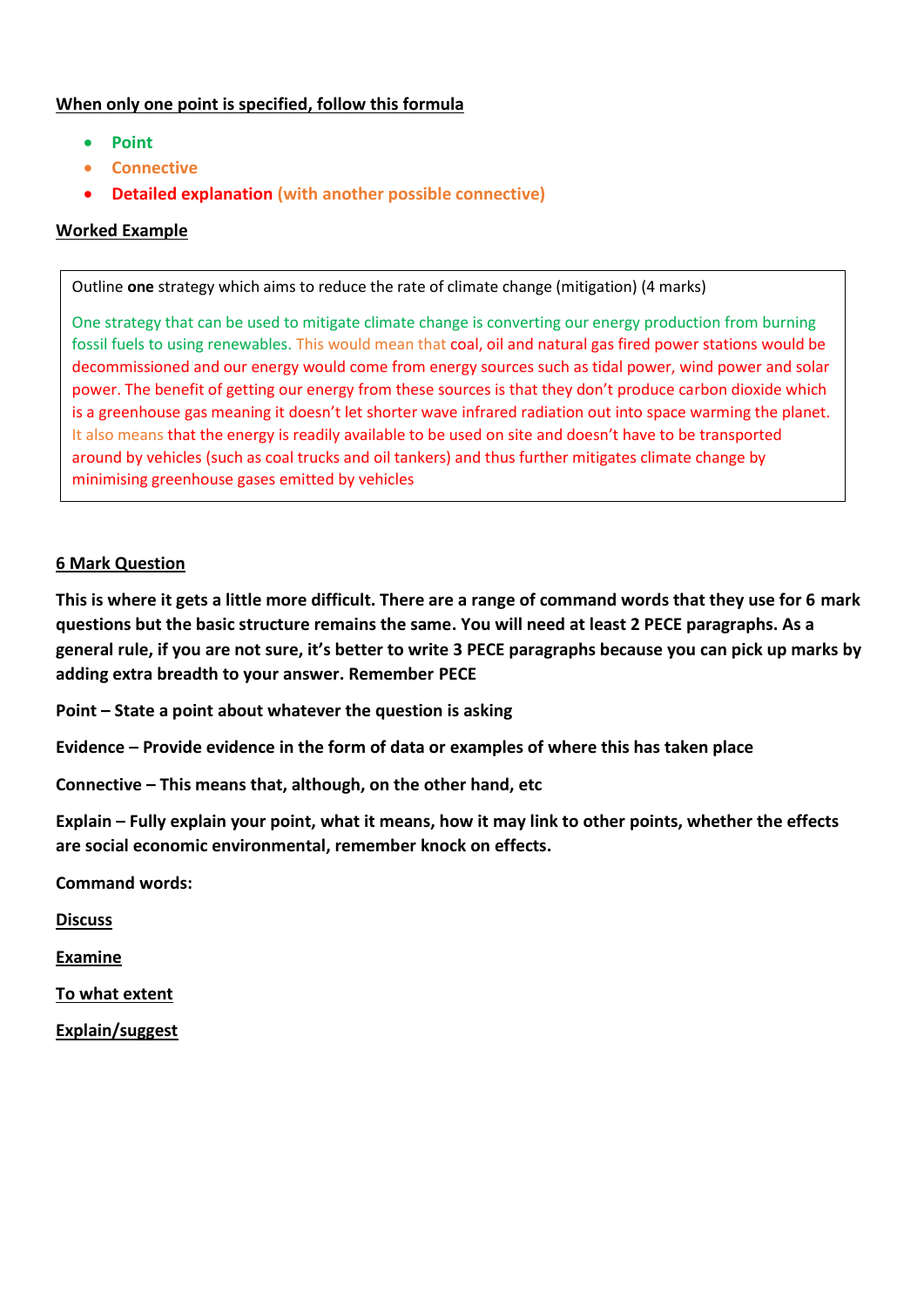#### **Discuss**

**These will usually require to look at 2 opposing views or advantages and disadvantages of something.** 

- **Very brief intro**
- **Point**
- **Evidence**
- **Connective**
- **Explain**
- **Point 2**
- **Evidence 2**
- **connective 2**
- **Explain 2**
- **•** Conclusion

# **Worked Example**

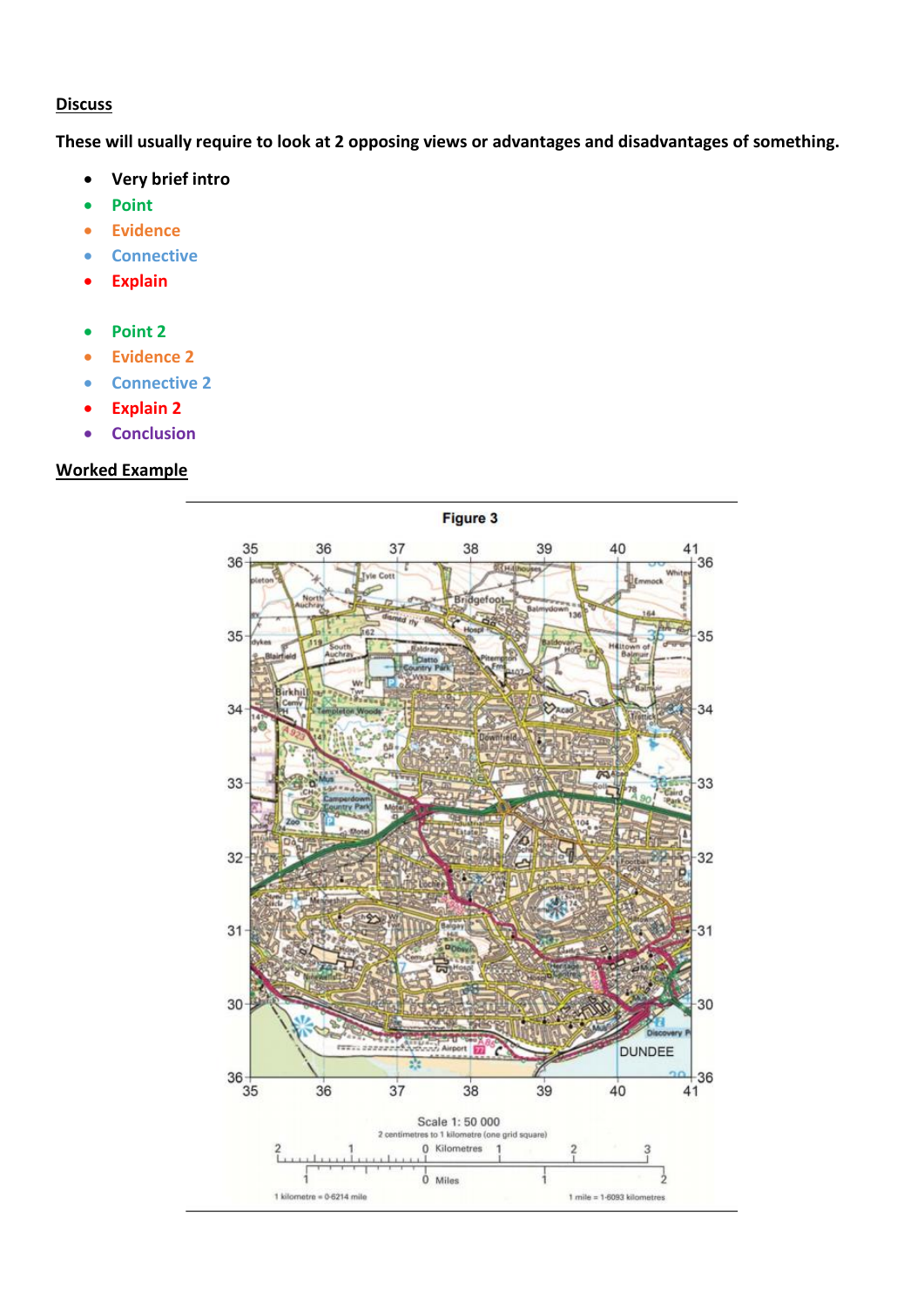Discuss the effects of urban sprawl on people and the environment, Use Figure 3 and a case study of a major city in the UK (6 Marks)

Urban sprawl is the process by which urban areas grow in size and expand into more rural communities. This process has a variety of effects. One positive effect is that it allows businesses to locate away from city centres. I can see this in figure 3 as it shows an industrial estate located away from the centre of Dundee near the A90. This means that workers at the estate do not need to travel into the centre of Dundee in order to get to work as a result reducing commuting time allowing them to spend more time with their families. Land on the edge of cities tends to be cheaper also meaning that residents can buy larger houses for a cheaper price than they could in the city allowing them to be able to house a larger family and also have a green, pleasant space away from the pollution of the city.

Urban sprawl is not always good however. It can have some bad environmental effects such as destruction of habitats. This has been the case in Bristol which has experienced a huge increase in population over the past few years. As a result of this areas around Bristol have been deforested and habitats destroyed leading a reduction in the number of species in that area. It has also meant that there has been an increase in pollution in areas at the edge of cities and loss of green space for recreational activities. It has also led to the destruction of farmland which has meant that food has had to be imported.

Overall I believe that the disadvantages outweigh the advantages. Urban sprawl has many benefits as discussed before for people however it is at the expense of the environment. Plus urban sprawl is not sustainable as we cannot keep expanding our cities forever.

#### **Examine**

**Examine questions tend to be about breaking the topic down into different aspects. It is likely that any 6 mark examine question will require you to break down the topic into advantages and disadvantages of a geographical concept**

**Use the following formula for examine questions**

- **Very brief intro**
- **Point**
- **Evidence**
- **•** Connective
- **Explain**
- **Point 2**
- **Evidence 2**
- **Connective 2**
- **Explain 2**
- **Conclusion**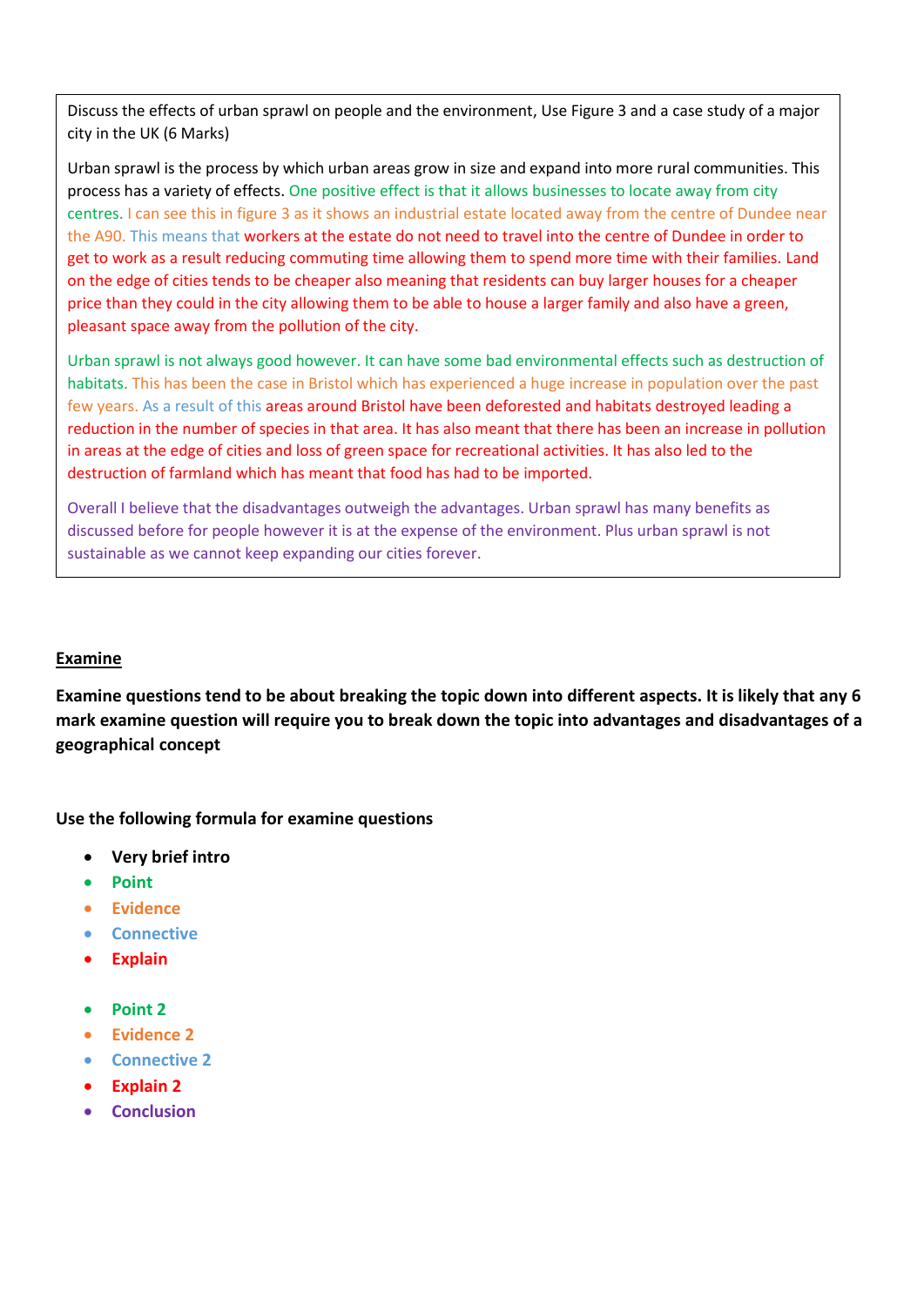# **Worked Example**

Examine the advantages and disadvantages of a large scale water transfer scheme that you have studied (6 Marks)

has a surplus of water. South Africa on the other hand needs this water. As a result the Lesotho highland Water transfer schemes are in place to ensure that as much of the population as possible has water security (long term access to clean water). Lesotho is a country that experiences high levels of poverty but actually water project was created which is a series of dams on the Orange River in Lesotho, however it comes with advantages and disadvantages.

**One advantage of the project is that areas with unreliable rainfall will be able to have access to clean water.** Farmers in South Africa to the North of Lesotho are in an area with under 150mm annual rainfall and the project aims to help them. This means that the farmers of South Africa will now be able to grow and harvest their crops all year round. It will also mean that they will be able to provide fresh drinking water for their livestock and their families. This obviously leads to an increase in life expectancy and quality of life. This is an advantage for the people of South Africa

One disadvantage of the project is that the dams have flooded villages. The Polihali Dam has been meant that 17 villages have had to be moved and the agricultural land of 71 people has been destroyed. This means that residents of the villages have had to be displaced. The farm land was particularly fertile in that area that has now been destroyed meaning their entire way of life has also been destroyed. Ordinarily, people affected by the dam's construction would be compensated but as a result of corruption, money has not reached those who need it meaning their lives have totally been destroyed.

Despite the disadvantages, I believe that the Lesotho highland water project has been a success. Water is such an important resource to the people of South Africa. Lesotho benefits as well as the government has been paid for all the water that South Africa use. This increases the country's GDP and allows them to invest in healthcare and education which is vitally needed.

#### **To what extent**

**These questions are more of an evaluation. They want you to compare 2 or more aspects to each other and justify which one you think is the most important. These are often also used in 9 mark questions.**

**Use the following formula when answering to what extent questions:**

- **Very brief intro**
- **Point**
- **Evidence**
- **•** Connective
- **Explain**
- **Point 2**
- **Evidence 2**
- **Connective 2**
- **Explain 2**
- **Conclusion**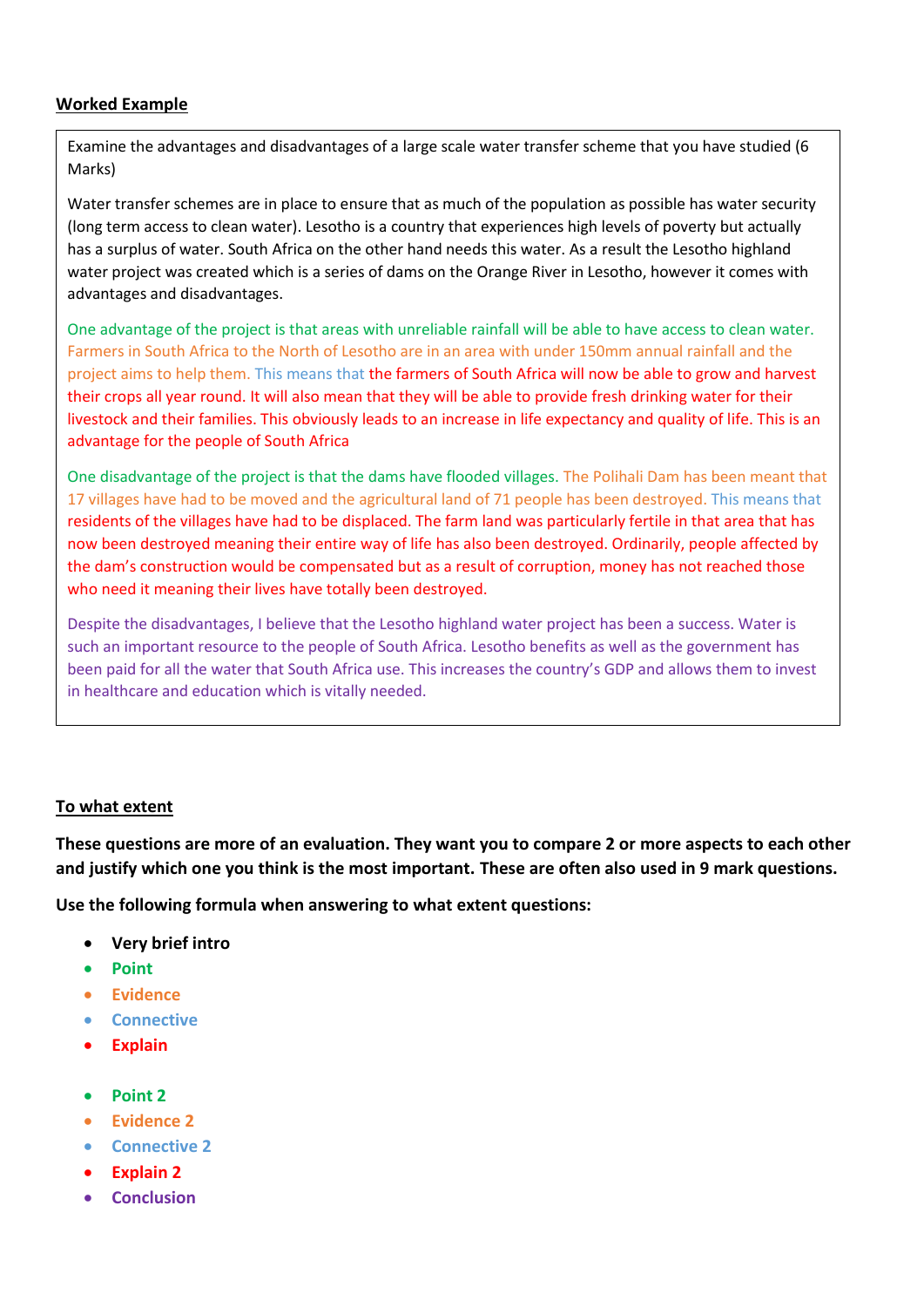# **Worked example**

River flooding is a natural phenomenon. To what extent do you consider this statement to be correct? (6 marks)

Flooding is a phenomenon that can be damaging to both people and property. There is however much argument as to whether the causes of flooding are natural or whether it can be influenced by human activity.

Evidence to support the statement could be in the form of heavy precipitation. This occurred in 2012 in Banbury and was in part caused by heavy precipitation. Heavy precipitation means that more water is falling on the soil than it can take. Eventually the soil becomes saturated and no more infiltration can occur. As a result you have an increase in surface run off and flooding occurs. Steep relief can also mean that water travels fast over the surface increasing surface run off and as a result, flooding. These are natural causes

Evidence against the statement could be in the form of urbanisation. This again could in part have caused the flooding in Banbury. Urbanisation has led to tarmac and concrete being laid down over what would have been soil. Tarmac and concrete are impermeable meaning that water cannot pass through them. This has meant that no infiltration can occur and surface runoff increases straight into rivers like the river Cherwell causing them to burst their banks.

Overall I feel that the statement is not entirely correct. Flooding is a natural phenomenon that has happened before humans existed, however through their actions like urbanisation they have made the situation worse.

#### **Explain/Suggest**

**These questions are probably the easiest of the 6 markers and thankfully the most common. They simply require you to explain something. The formula for explain or suggest is exactly the same. The only difference being that with suggest, it is likely that they will give you a source and ask you to interpret the source and suggest reasons for it.** 

**Use the formula to answer explain/suggest questions**

- **Very brief intro**
- **Point**
- **Evidence**
- **Connective**
- **Explain**
- **Point 2**
- **Evidence 2**
- **Connective 2**
- **Explain 2**
- **Conclusion**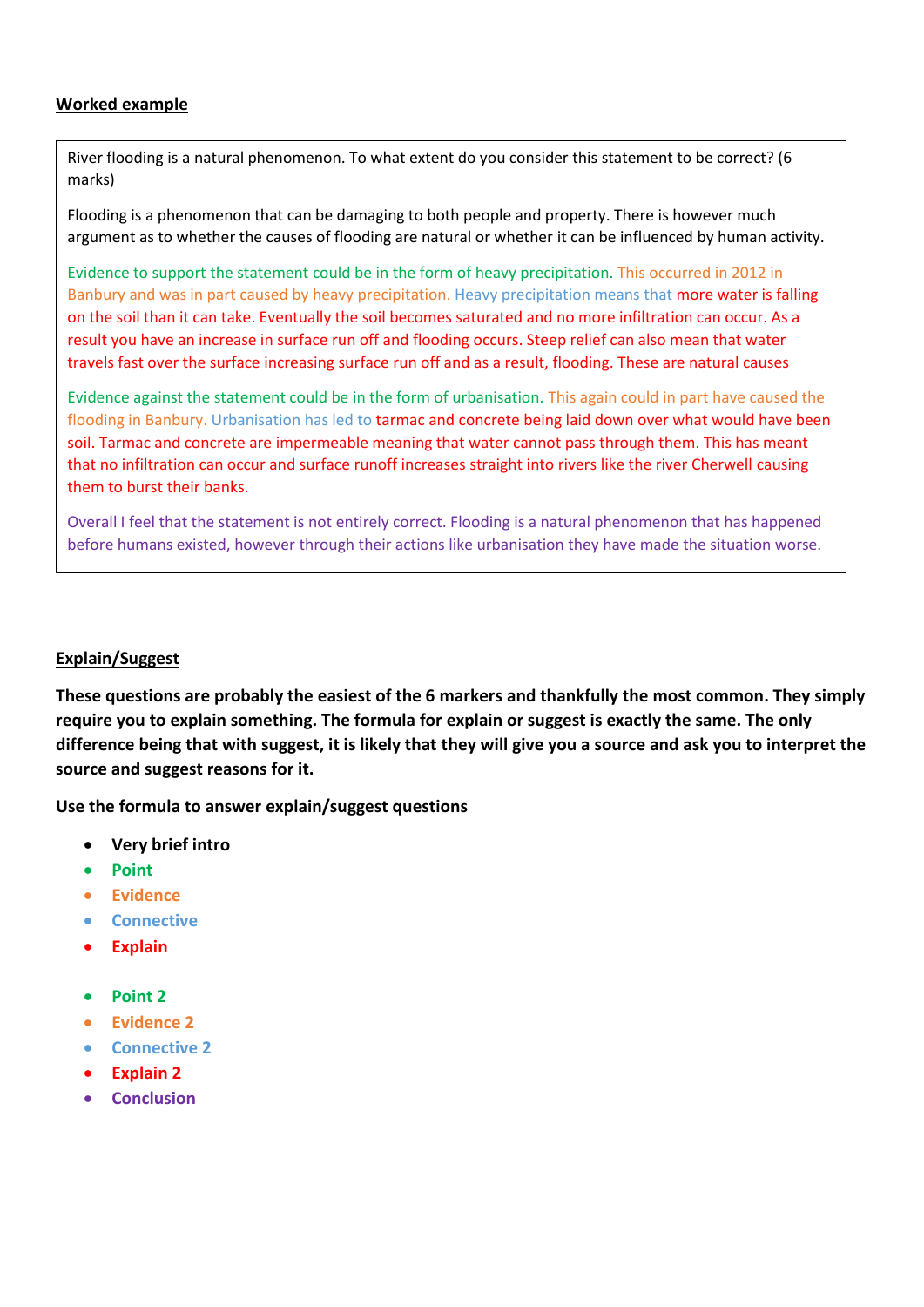# **Worked example**

#### **Figure 3**

The Central Govan Action Plan is part of the River Clyde Waterfront Urban **Regeneration Project.** 

The Central Govan Action Plan will include:

- the development of two new hospitals which will serve the whole of Glasgow
- 500 new homes and improvements to run-down housing areas
- restoration of historical buildings and the development of a riverside museum
- improved shopping and recreation facilities
- the clearing of derelict industrial areas.

Using figure 3 and your own knowledge, explain how urban regeneration projects can reduce levels of deprivation (6 marks)

Deprivation is defined as residents in a certain area not being able to have as much access as the majority of the population enjoy. Throughout cities in the UK, there are many projects that are designed to reduce this.

One way to reduce urban deprivation is to provide access to jobs and education. This is shown in figure 3 in the central Govan action plan as part of the River Clyde Waterfront Regeneration Project as they have developed a riverside museum and improved shopping and recreation facilities there. This means that residents of Govan will be able to apply for employment in the retail area and also the recreation area. The source doesn't specify but the recreational area may include a leisure centre which is likely to provide not only jobs (economic advantage) but also opportunities to exercise and play sport improving their overall health and lifestyle (social advantage). The museum will provide opportunities for education foe schools and residents leading to possible qualifications and better job prospects.

Another method of reducing urban deprivation is to try and attract business to invest in the area. This has been done in the temple quarter in Bristol where they are building the Bristol Arena music venue. This means that artists will come and perform in Bristol and attract a lot of people during concerts. This provides opportunities for business owners to locate in the area and take advantage of crowds. This in turn provides employment opportunities for local residents allowing them to economically improve and overall increasing the area's GDP per capita.

There are many ways to try and reduce urban deprivation. These are just a couple of examples that have been successful.

**These are all of the AQA command words for 6 mark questions. Remember as a rule you only need to do 2 PECE paragraphs if you know the subject in detail. If you feel that you are a little shaky, you can get marks for adding a third.**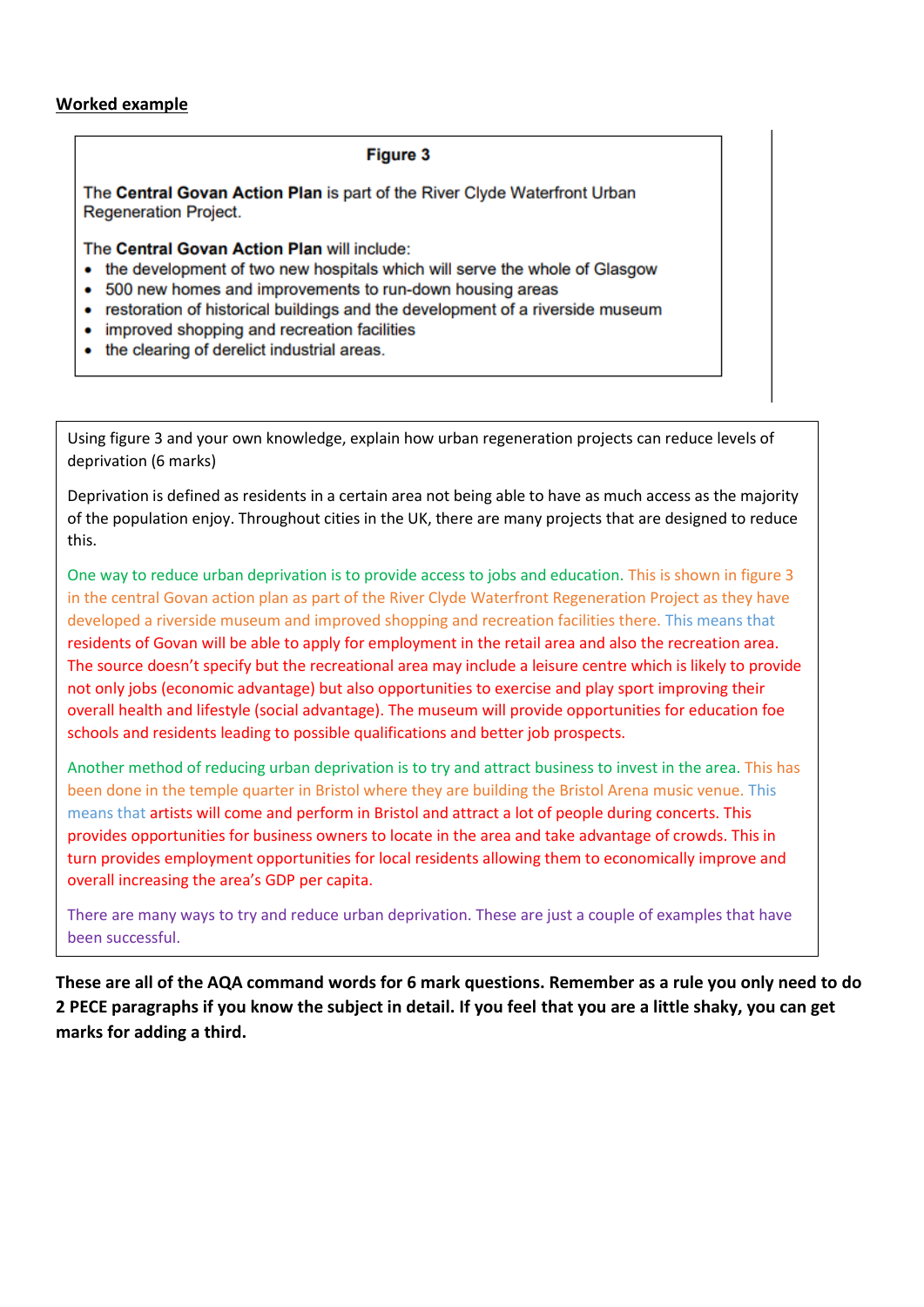# **9 Mark Questions**

**These are the big ones where you pick up the most marks. Invariably however, they tend to be more straight forward to answer than 6 mark questions regarding the command words. 9 mark questions almost always requires you to evaluate (say how good or how bad) something is. They may get you to compare it to something else. In 9 mark questions you will pick up marks for linking the points to each other if you can (see assess worked example for this)**

**Similar to 6 mark questions you will have to follow the same formula:**

**Point – State a point about whatever the question is asking**

**Evidence – Provide evidence in the form of data or examples of where this has taken place** 

**Connective – This means that, although, on the other hand, etc**

**Explain – Fully explain your point, what it means, how it may link to other points, whether the effects are social economic environmental, remember knock on effects.**

**However the main difference is that you will need 3x PECE paragraphs instead of simply 2. Again if you're unsure, get 4 PECE paragraphs**

**Command Words**

**Assess**

**Evaluate**

**Justify**

#### **Assess**

**These questions will usually require you to evaluate something. They will usually specify exactly what they want to assess whether it be "the extent of something as opposed to something else" or it be "the importance of something compared to something else."**

**Use the following formula to answer assess questions.**

- **Very brief intro**
- **Point**
- **Evidence**
- **Connective**
- **Explain**
- **Point 2**
- **Evidence 2**
- **Connective 2**
- **Explain 2**
- **Point 3**
- **Evidence 3**
- **Connective 3**
- **Explain 3**
- **•** Conclusion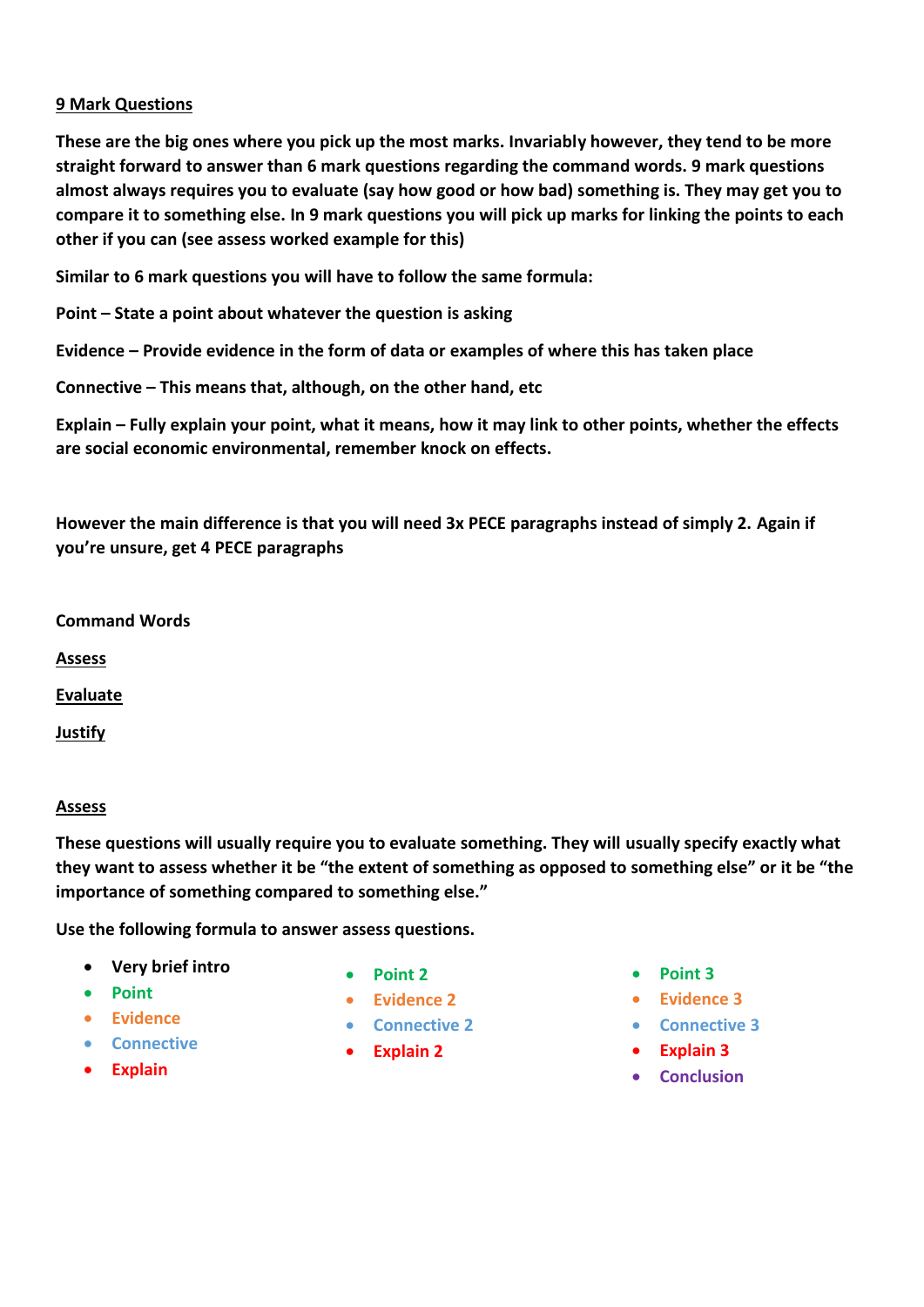# **Worked example**

Assess the extent to which prediction is the most important factor in reducing the effects of tropical storms (9 marks)

Methods used to reduce the impacts of tropical storms can be separated into the 3Ps. Prediction, protection and preparation. When used in conjunction with each other they can provide be effective in minimising the effects of tropical storms, however there is debate over which one would be the most important.

Prediction is where forecasters attempt to assess the various characteristics of the tropical storm before it reaches land e.g. wind speed, air pressure etc. The way they can do this is by monitoring the storm with satellites and also by flying specially adapted planes into the storms and dropping dropsondes into the hurricane which measure the wind speed and the air pressure. This is very important because it allows the authorities in that country to give a warning to the public and instruct them what to do based on the information they have received. For example advising people to evacuate to higher ground if they live near the coast. Another example would be to put storm shutters on houses or boarding up windows. These are forms of preparation which shows how methods of preparation are only possible if the storms are predicted. In November 2013, Typhoon Haiyan hit the Philippines killing over 6000 people. The fundamental failure here was that the storm surge which was 20ft in places was not predicted and the people were not warned meaning they couldn't prepare.

Preparation methods are where residents in the path of a tropical storm take measures to minimise the effects to themselves. Examples of preparation methods include providing evacuation routes for people, warning systems and emergency kits. This is also very important because it means that people have the means to escape or at least minimise the impacts. Clear evacuation routes mean that residents can get out of the area, minimising the threat to life. Also emergency kits can be used to treat injured people and provide limited quantities of fresh water until aid arrives. As mentioned before preparation methods rely heavily on prediction to be successful.

Protection is the last method. This is where residents have access to specially adapted storm shelters or can retrofit their house to minimise storm impacts. There are storm shelters in the Philippines however nowhere near enough for the entire population. This is also very important as it means that residents may not have to evacuate which is obviously stressful and very costly to the government. It also doesn't rely so heavily on prediction being accurate as houses that are retrofitted will already be able to survive a storm even if there is no warning. Protection means that not only is the social impact (number of deaths) minimised but also the economic impacts. Houses that have been retrofitted are less likely to suffer catastrophic damage.

Overall I think that all 3 methods of reducing tropical storm impacts are equal in importance. Prediction is vital as it is the only way that people will be able to prepare. Having one without the other is pointless. However it often fail to address the economic impact and damage to property which only methods of protection can address.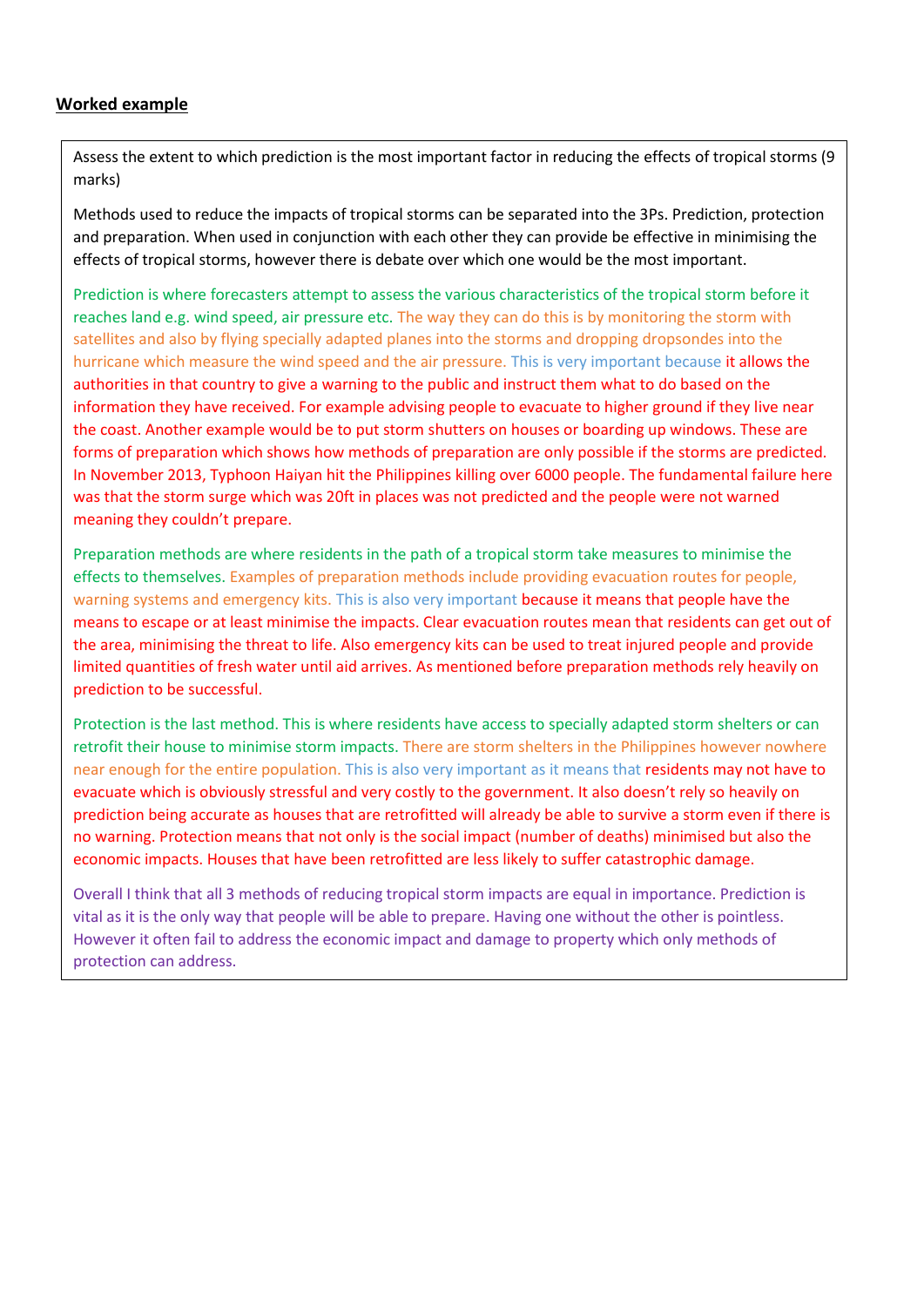## **Evaluate**

**These questions tend to be a little more straight forward. They require you to give your own opinion on something however your opinion must be backed up with explanations, data and examples.** 

## **Use the following formula to answer evaluate questions**

- **Very brief intro**
- **Point**
- **Evidence**
- **Connective**
- **Explain**
- **Point 2**
- **Evidence 2**
- **Connective 2**
- **Explain 2**
- **Point 3**
- **Evidence 3**
- **Connective 3**
- **Explain 3**
- **Conclusion**

# **Worked Example**

Evaluate the effectiveness of an urban planning strategy in helping to improve quality of life for the urban poor. Use an example of a city in a lower income country (LIC) or a newly emerging economy (NEE) (9 marks)

In Rio De Janeiro, there is a huge wealth disparity. Some workers are in very highly paid jobs in international companies that have located there whilst others are migrants that have come from rural areas to try and seek their fortune but have not managed to find highly paid work. They tend to live in the Favelas. The Favela Bairro project aims to help these people.

Part of the project has seen the installation of a cable car to the high income district of Ipanema. This cable car has been constructed in Rio's largest favela Rochina and residents of the favela are given one free return ticket per day. This means that residents of Rochina have a direct link to Ipanema that is paid for by the local government so they have easy access to work and jobs in Ipanema. It is likely that jobs will be more highly paid and in the tertiary sector as Ipanema is very popular with tourists. This means that they can improve the quality of life for themselves and their family and afford basic necessities such as healthcare, education and food.

The Favela Bairro project has also installed water supply and closed draining systems. Rochina is an example of a Favela where this has been implemented. This means that the risk of disease is greatly reduced. This is both a social and economic impact of the project. If disease is reduced it means that young people can attend school, socialise and improve their life chances, this is a social improvement. However it also means they are not in hospital receiving expensive treatment, this is an economic factor. It also means that the Favela may become more attractive to tourists meaning that the area receives investment from abroad.

Lastly, the Favela Bairro is paving and officially naming the roads. This has also been trialled in Rochina. This has meant that police response times have been a lot faster in areas as police vehicles can travel on the paved roads and they know where crimes have taken place as the roads are names. Used in combination with the new PPP (police pacifying units) it has meant that crime has reduced in the Favelas meaning tourists are more likely to visit meaning the area receives more investment.

Overall the scheme has seen improvements but it has experienced problems in it's implementation. The Bairro project does not have the budget to cover all the Favelas in Rio and new draining systems have not been maintained meaning sewage has leaked out causing disease in some areas. I believe that if properly maintained, the project could be a massive success but only if properly implemented and looked after.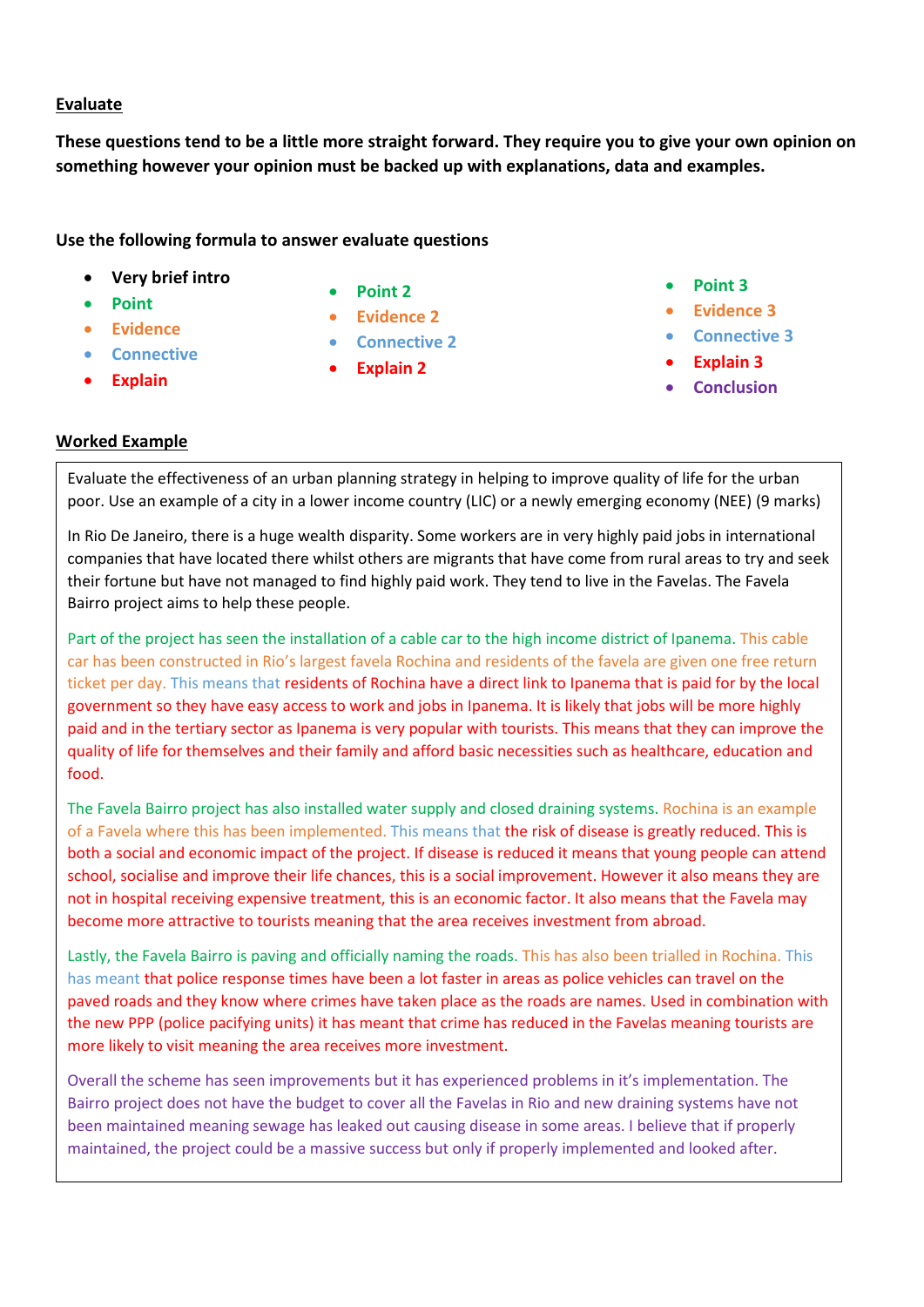#### **Justify**

**These questions are also fairly straight forward. They will either: give you a statement and require evidence in the form of facts, examples and explanations or they will let you make your own decision and ask you to justify it with facts examples and explanations.** 

#### **Use the following formula to answer justify questions**

- **Very brief intro**
- **Point**
- **Evidence**
- **Connective**
- **Explain**
- **Point 2**
- **Evidence 2**
- **Connective 2**
- **Explain 2**
- **Point 3**
- **Evidence 3**
- **Connective 3**
- **Explain 3**
- **Conclusion**

#### **Worked Example**

Transnational Corporations (TNCs) only bring advantages to the host country. Do you agree with this statement Yes (No

Justify your decision (9 marks)

TNCs are companies that operate in more than one country. They tend to have their headquarters in HICs whereas they locate manufacturing facilities in LICs where the wages are cheaper. This brings a number of advantages but (in my opinion also some disadvantages)

Firstly one advantage they bring is they usually pay higher wages than other local businesses in the area and provide training programmes for locals to gain valuable skills. An example of a company that has done this is Coca Cola in India. This has meant that local people often earn more than other residents in their city or town meaning they can afford necessities such as healthcare and education and thus improve their quality of life and life expectancy. Potentially more important than the improved wages are the opportunities to gain skills in training programmes. This allows them to progress up to management positions and also gives them transferable skills meaning that they have more opportunities to find work elsewhere should they decide to move.

Having said this however, it can also create some serious environmental problems. Using Coca Cola again, in order to make the beverage, it needs to extract the water from local water supplies. The factory has extracted far too much water leaving none for local people. This has meant that the local water supply has run dry meaning that residents of the village downstream have to travel much further for water supply. This takes up time that they could be in school learning and improving life chances and their earnings later on in life. It has also meant that the water they get can be contaminated or may not be as clean leading to diseases and potentially expensive healthcare, this is a social and economic effect.

Lastly, despite higher pay, some of the working conditions TNCs provide for their employees are extremely poor. An example of this was Nike when it located in Vietnam where workers were forced to make shoes in cramped conditions for more than 10 hours a day with no break. This has led to serious health problems for some of the workers who have often had to take extended leave of absence meaning they don't get paid and cannot support their families. There have also been reports of abuse from managers and this can have severe psychological repercussions as well.

In conclusion, I feel that TNCs locating in LICs can (if managed carefully) bring only advantages. Of the 2 disadvantages I have mentioned, I feel that the second one is easier to address whereas the first one is a little harder. TNCs will always have environmental impacts even by locating the building. So from this perspective, the statement cannot be true however if they are responsible they can minimise the impacts greatly to the point where they are very hard to notice.